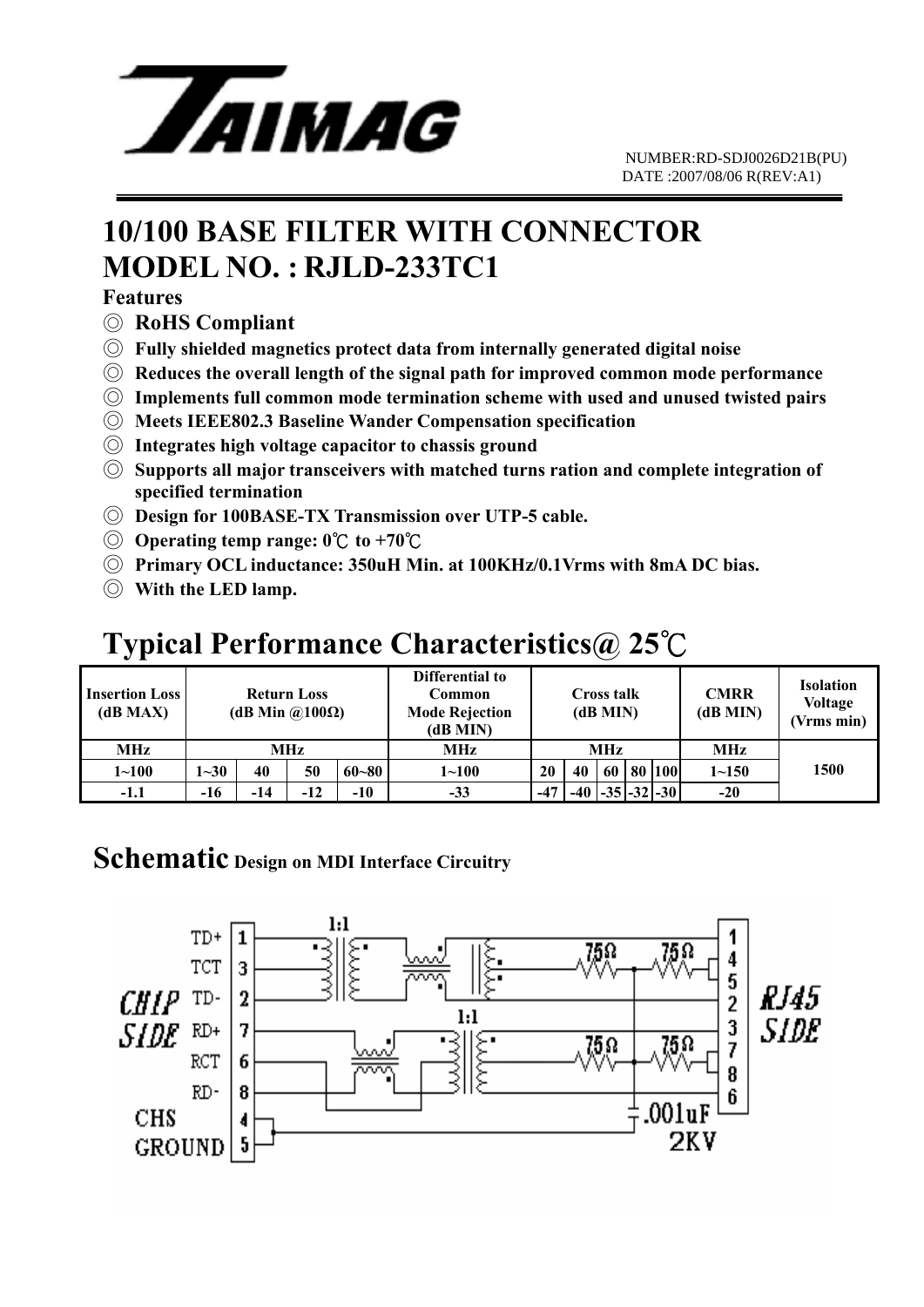

# **MODEL NO. : RJLD-233TC1**

**Dimension:** mm TOLERANCE:±0.15 (unless otherwise specified)







15.58  $27*7=8.89$ .27 6 8 2  $8 - 0.90$ ⊕  $\bigoplus$ ⊕  $\begin{matrix} 0 \\ 0 \\ 0 \\ 0 \end{matrix}$  $\frac{1}{3}$  $\vec{y}$ ⊕  $\overline{1}$ 6.35  $\Box$  $2 - 02.00$  $\subset$ 11.43  $\alpha$  $2 - 03.20$  $\frac{8}{3}$  $\overline{0}$  $4 - 01.02$  $\overleftrightarrow{p}_{12}$  $\overline{+}$  $\bigoplus_{11}$ 10  $\overline{\mathfrak{p}}_{\mathbf{g}}$  $2 - 2.54$ 7.62 GREEN YELL ITW 12.7  $\frac{12}{4}$ |10 RECOMMENDED P.C.B LAYOUT COMPONENT SIDE OF BOARD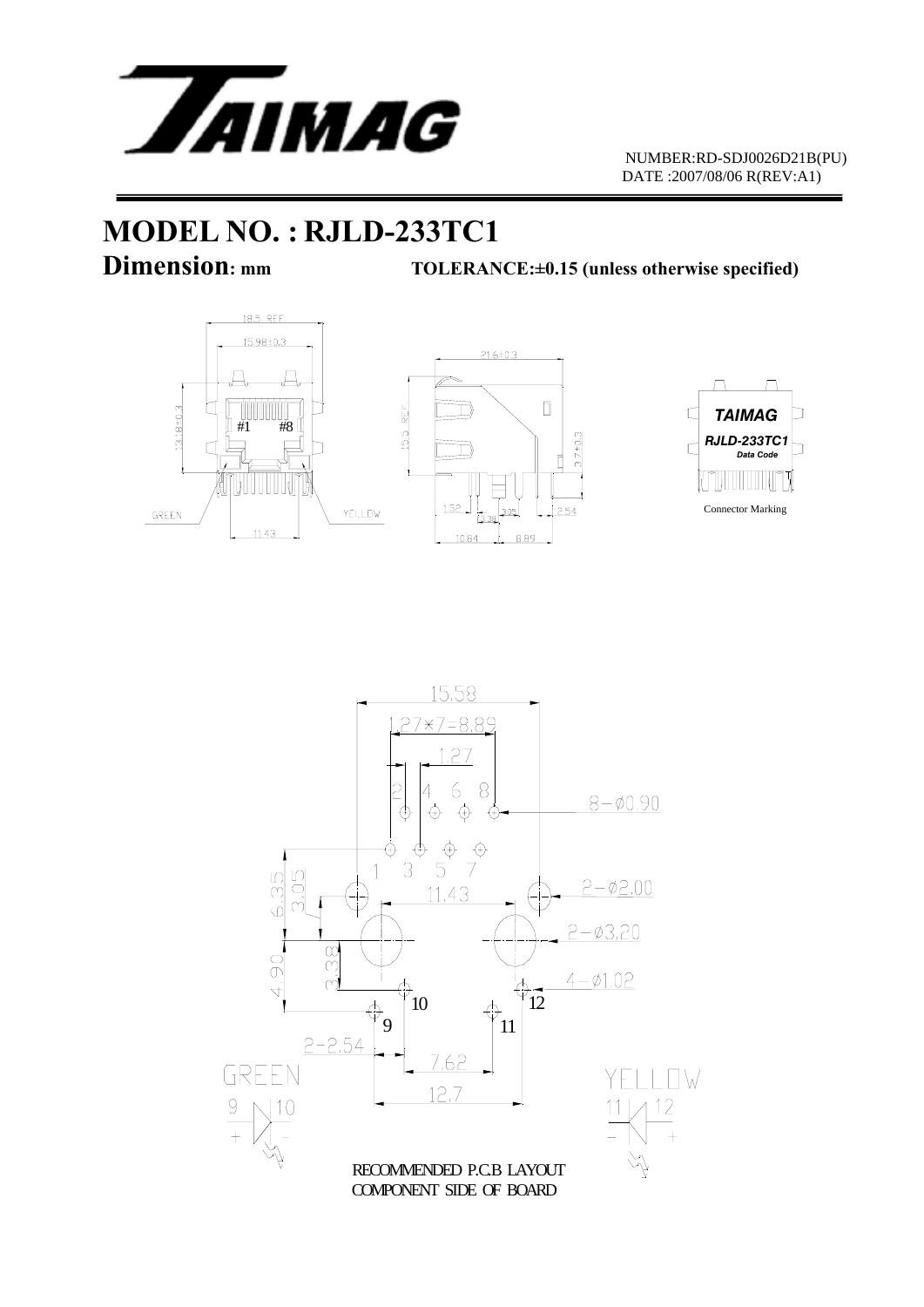

### **MODEL NO. : RJLD-233TC1 Ordering Information**



### **Requirements**:

 **1. Design and Construction Product shall be of design, construction and physical dimensions specified on applicable product drawing.** 

#### **2. Materials and Finish A. Contact:**

| A. Contact:                                             |
|---------------------------------------------------------|
| RJ Contact: Phosphor Bronze, Thickness=0.30mm           |
| Finish: Contact Area: 6µ"min. Gold over 50µ"min. Nickel |
| RJ Joint Contact : SPCC, Thickness=0.3mm                |
| Finish: 80µ"min. Sn over 50µ"min. Nickel                |
| LED Joint Contact : SPCC, Thickness=0.5mm               |
| Finish: 80µ"min. Sn over 50µ"min. Nickel                |
| <b>B. Plastic Part:</b>                                 |
| (1) Set Housing: Thermoplastic, LCP, Black              |
| <b>UL FILE NO.: E107536</b>                             |
| <b>Manufacturer: SHIKONG SYNTHETIC FIBERS CORP.</b>     |
| Grade: E202G30BK                                        |
| <b>Flame Class: UL 94V-0</b>                            |
| (2) Insert: Thermoplastic, PBT, Black                   |
| <b>UL FILE NO.: E107536</b>                             |
| <b>Manufacturer: SHIKONG SYNTHETIC FIBERS CORP.</b>     |
| Grade: E202G30BK                                        |
| Flame Class: UL 94V-0                                   |
| (3) Spacer: Thermoplastic, PBT, Black                   |
| <b>UL FILE NO.: E107536</b>                             |
| <b>Manufacturer: SHIKONG SYNTHETIC FIBERS CORP.</b>     |
| Grade: E202G30BK                                        |
| Flame Class: UL 94V-0                                   |
| <b>C. Shield Material:</b>                              |
| Cartridge t=0.25mm                                      |
| 10μ"-20μ" Thick Nickel over C2680R.                     |
|                                                         |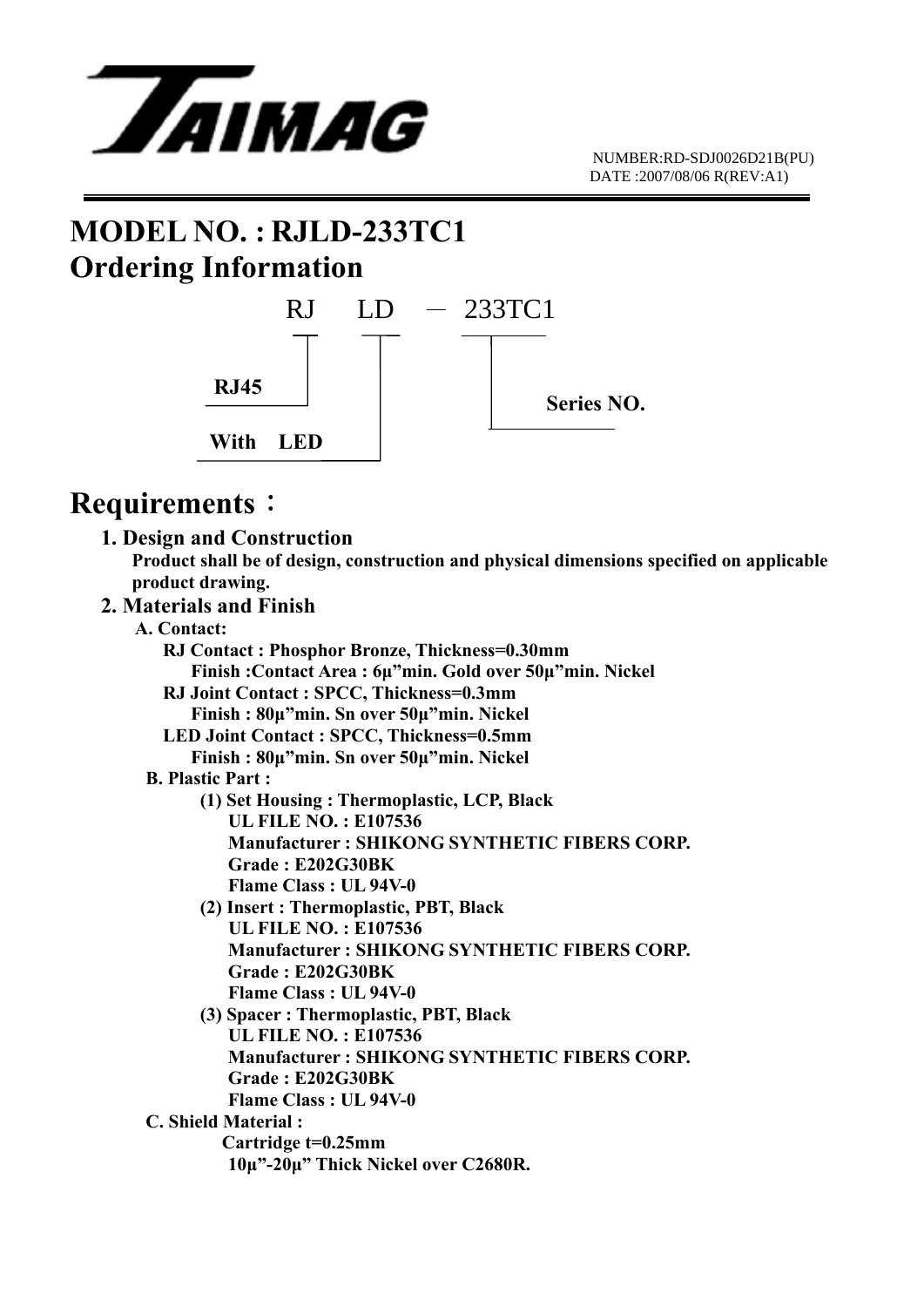

### **MODEL NO. : RJLD-233TC1**

### **D. LED Lamp**

- **(a) Lens Color: Transparent with color**
- **(b) Emitted Color: Green**
- **(c) Viewing Angle: 60**∘
- **(d) Dominant Wavelength: Green 570nm ; Yellow 585nm**
- **(e) Forward Current / Reverse Voltage**:**Green 30 mA /(5V) ; Yellow 20 mA /(5V)**
- **(f) Material : Green (GaP/GaP)**
- **3. Ratings** 
	- **(1) Voltage rating : 125 VAC**
	- **(2) Current rating : 1.5A**

### **4.Durability :**

- **(1)1000 cycles with no function damage for RJ-45 . Abnormalities shall be present after the test.**
- **(2)Low Level Contact Resistance : ΔR=30mΩ maximum (final)**
- **(3)The sample should be mounted in the tester and fully mated and unmated 500 times per hour at the rate of 25mm/min.EIA-364-09C.**